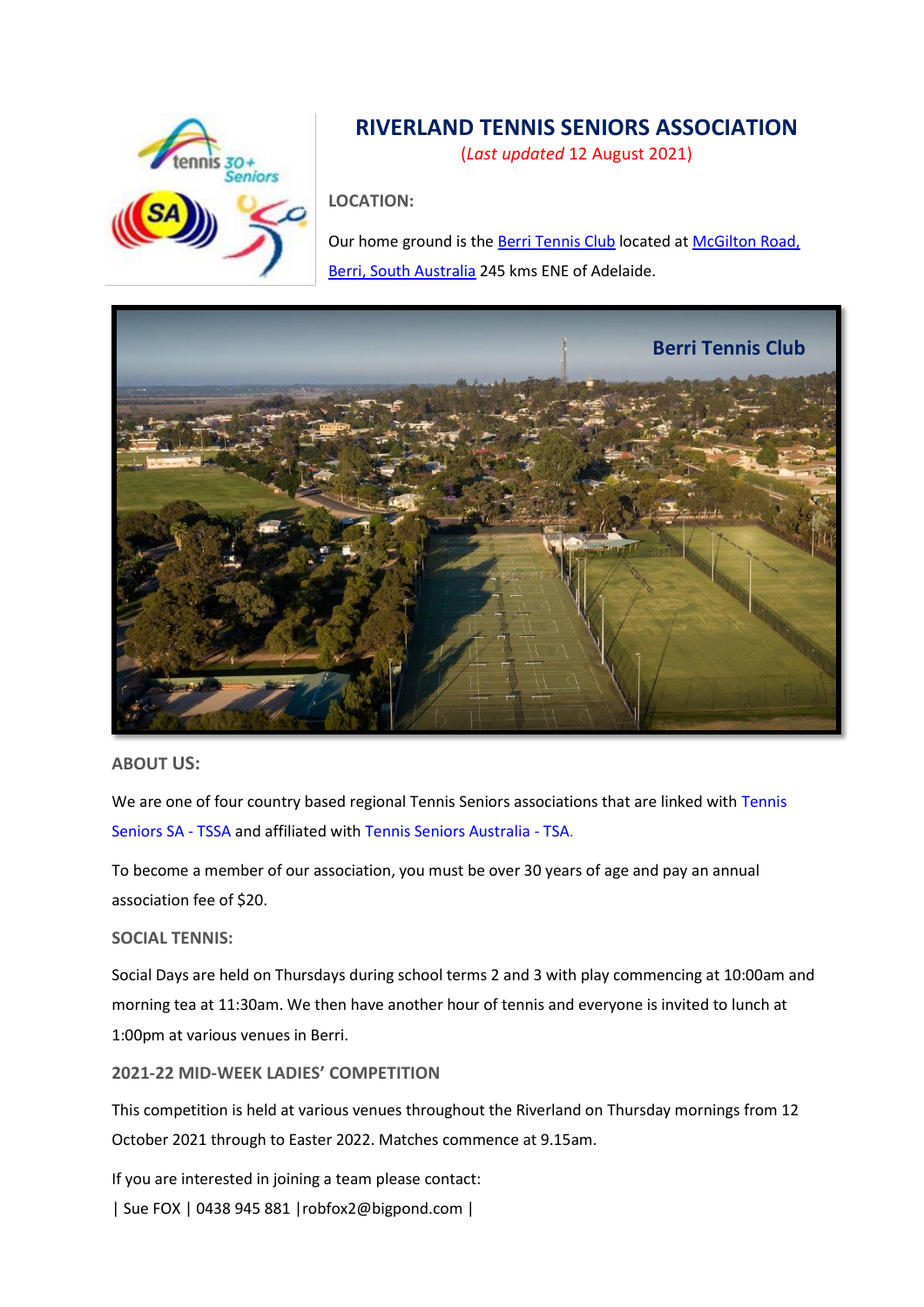**ANNUAL TENNIS SENIORS SA TEAMS CARNIVAL** - *commonly known as* **BERRI TEAMS CARNIVAL:**

In 2022 we are holding our 34<sup>th</sup> [Berri Teams Carnival](https://play.tennis.com.au/TennisSeniorsSA/Tennis/BerriCarnival) from 14 to 16 May.

This event is held on the Saturday, Sunday, and Monday after Mother's Day each year with matches being played at Berri, Barmera, Loxton, and Renmark.

No Carnival was held in 2020 due to COVID-19.

The Carnival attracts players from Queensland, NSW, Vic, ACT, SA, and NZ. The number of teams has varied from 90 to 99 during this century. In 2021 we had 89 teams participating.

The carnival is a Tennis Doubles only competition with each match consisting of four 9 game sets -tiebreaker at 8 all.

Up to six players may play in each match, but no player can play in more than two sets in each match and no player can play with the same player more than once in each match.

Matches are played in the morning and afternoon each day with a trophy presentation at about 4:30pm Monday.

### **HISTORY:**

The first correspondence regarding a tennis competition to be run over the May long weekend was written by Pam HARVEY to Ken SMITH on the 4<sup>th</sup> of December 1987. Pam was secretary of the Veteran's Tennis Association of South Australia at the time with Brian DEW as president and Brendon OSBORN treasurer. Subsequently a Riverland Veteran's Tennis Committee was formed and plans for the first team's carnival to be conducted jointly by the Veterans' Tennis Association and the Riverland Veterans' Committee were put into place. Two social events were to be held – a dinner dance at the Berri Hotel-Motel and a barbecue 3 course meal on Sunday night.

The first Teams Carnival was held at the Berri Courts on the 14<sup>th</sup>,15<sup>th</sup>, and 16<sup>th</sup> May 1988. There were six men's teams from Adelaide, four from the Riverland and two from Northern Areas. The women's section comprised four teams from Adelaide, two from Riverland, and one from Northern Areas and a composite Adelaide / Riverland team.

The S.A Veterans' Tennis Teams Carnival has gone from strength to strength since that humble beginning with 20 teams increasing to 95 teams in 2002. The 19<sup>th</sup> Teams Carnival in 2006 was the first carnival to be played after the Adelaide Cup holiday was shifted to March. It was very encouraging to still have 95 teams enter even though Monday was now a working day.

Ken SMITH was at the helm for 15 Teams Carnivals followed by Mike SCHULTZ in 2002 and then Kaye and Peter TANNER since then.